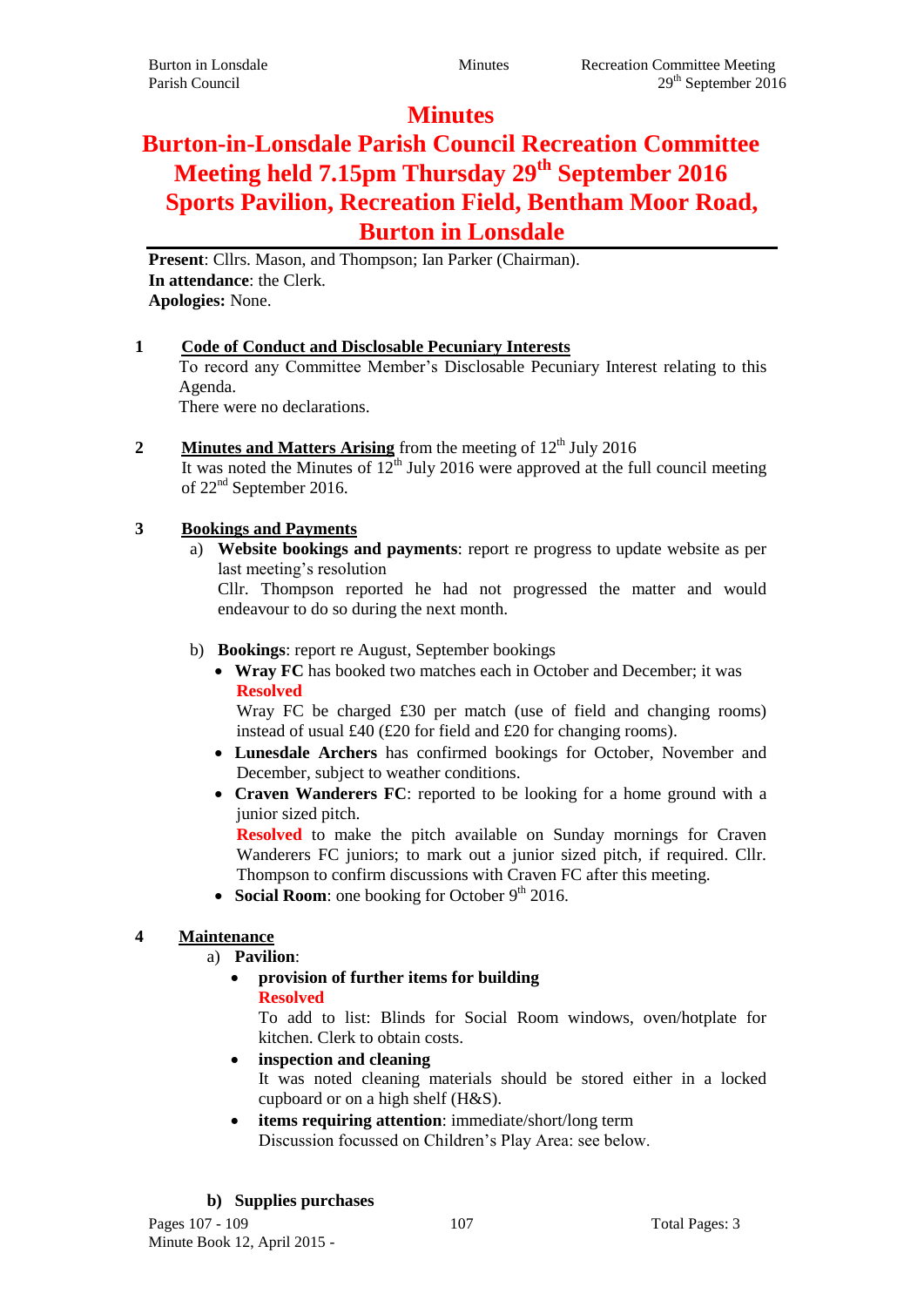Clerk reported currently no further items required; has asked cleaner to notify when supplies (e.g. loo rolls, etc) required.

#### **c) Play Area**

#### **inspection schedule confirmation by insurers**

The Parish Council's insurer recommends a weekly visual inspection. Cllr. Thomson has conducted fortnightly inspections and will continue. **Resolved**

Ian Parker will do visual inspections on an ad hoc basis on the alternate weeks; an online electronic format of reporting to be adopted, accessible to the Recreation Committee and Parish Councillors, e.g. 'Dropbox'.

### **annual safety inspection: verbal report by Cllr. Thompson**

The report identified some metal items showing signs of rust; they require re-painting; wooden supports are being monitored for signs of rot; ideally a plan could be put in place for ultimate replacement, possibly funded by Awards for All lottery funding.

**Resolved**

Clerk to circulate report to the Committee (it has already been circulated to all councillors). The Recreation Committee to then make recommendations for scheduled replacement of play equipment items, possibly in a three year maintenance plan.

#### **d) Field Grass Cutting**

Additional grass cuts for the football pitch require usual man and machine (£55) plus an extra man and machine, and collection (£85) total £140.

It was accepted that if there are regular football matches being played on the pitch, the pitch will require extra care.

#### **Resolved**

Clerk to draw up schedule of current grass care costs, including line marking materials and circulate for discussion before next meeting.

#### **e) BCS Power Supply box: update re re-siting**

Ian Parker reported the new power supply box has been inspected twice, and is ready for connection to the mains supply (Electricity Northwestern has received its fee in advance of the work being done). There will be a further charge of approximately £1,200 for the connection work.

#### **5 Finance**

#### **a) Bookings income**

See item 3 Bookings and Payments, above.

#### **b) Electricity tariffs**

Several tariffs have been researched, giving various daily standing charges, and KwH charges.

**Resolved**

Clerk to change to cheaper of two main quotes, for period of one year.

## **c) VAT: YLCA advice (if received)**

Advice not yet received; Clerk to pursue.

#### **d) Accounts: preparation and reporting Resolved**